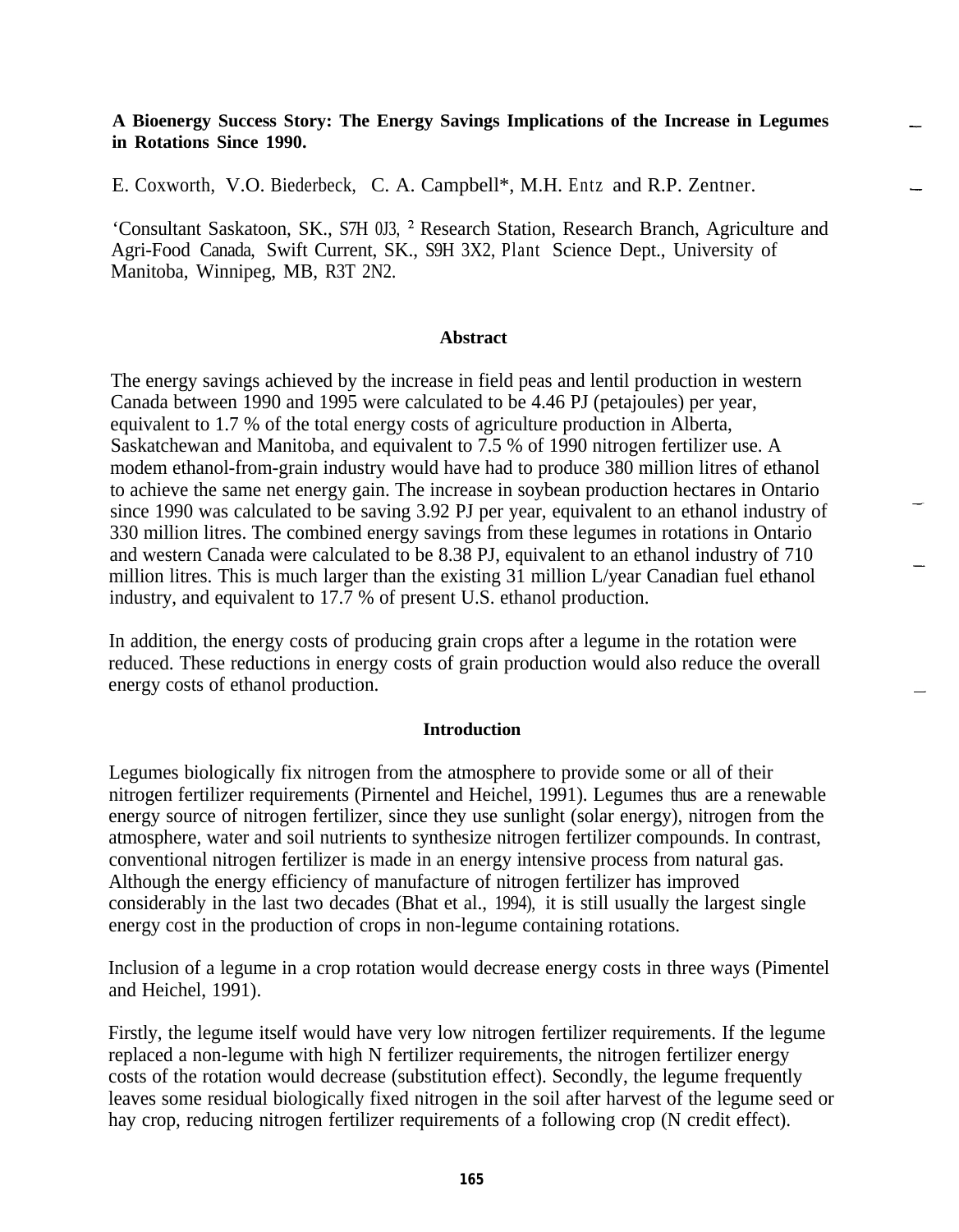Thirdly, yields of crops following legumes may be increased by rotation or secondary legume effects. Rotation effects are not exclusive to legumes; Bourgeois and Entz (1996) surveyed a large number of farm field yield results and found that field peas, flax, barley and canola all increased spring wheat yields compared to spring wheat following spring wheat.

There has been a large increase in pulse crop acreages in western Canada in the last decade and a large increase in soybean acreage in Ontario in the same time period. These increases were used in the present study to calculate the energy savings/renewable energy contribution of these crops.

Energy savings are closely related to reductions in emissions of carbon dioxide from inputs (Coxworth et al., 1994, 1995). Carbon dioxide is the major greenhouse gas whose concentration is increasing in the atmosphere due to human activities, particularly the burning of fossil fuels. Energy effects are reported in this publication; carbon dioxide emissions are reported elsewhere (Coxworth et al., 1995). The year 1990 was used as the benchmark, since "Canada is committed to stabilizing emissions of carbon dioxide at 1990 levels by the year 2000" (Government of Canada, 1990, quoted by Cur-tin et al., 1994).

The energy savings from legumes were compared to the size of a hypothetical grain-based ethanol industry required to achieve the same level of fossil fuel energy savings. The reduction in energy costs of production of grain crops following a legume in the rotation was also calculated. This reduction could assist in reducing the overall energy costs of producing ethanol from grains. The production of ethanol and other renewable fuels are being investigated in a number of countries for their potential to reduce emissions of greenhouse gases from transportation fuels.

## **Materials and Methods**

Our energy analysis of crop production systems used similar methods to those employed by Zentner et al. (1989), based on methodology for energy accounting described in detail by Southwell and Rothwell (1977). The energy costs for manufacture of fertilizers were updated based on a recent study by Bhat et al. (1994), which documented large improvements in the energy efficiency of production of nitrogen and phosphorous (N and P) fertilizers since earlier studies such as Southwell and Rothwell (1977) were made. Energy costs included those associated with the use of large trucks on the farm and for small trucks used for farm business activities (Rutherford and Gimby, 1987). Energy costs included seed, fuel, machinery manufacture, depreciation and repair, fertilizers, and pesticides. Energy costs were calculated on the basis of energy/hectare and energy/tonne of product.

The effects of inclusion of field peas and lentils in the rotation were determined from crop rotation experiments in the Brown soil zone for lentils and in the Black soil zone for field peas, These case studies were adjusted to average levels of N fertilizer for stubble crops replaced by field peas or lentils across the region. Other energy inputs (fuel, machinery, pesticides, P fertilizer) were not adjusted for estimated average values across the region, since it was the relative change in energy associated with replacing a cereal with a legume that was of interest. The level of N fertilizer was known to be the main energy difference occurring between seed legume and non-legume containing rotations (Coxworth et al., 1994, 1995).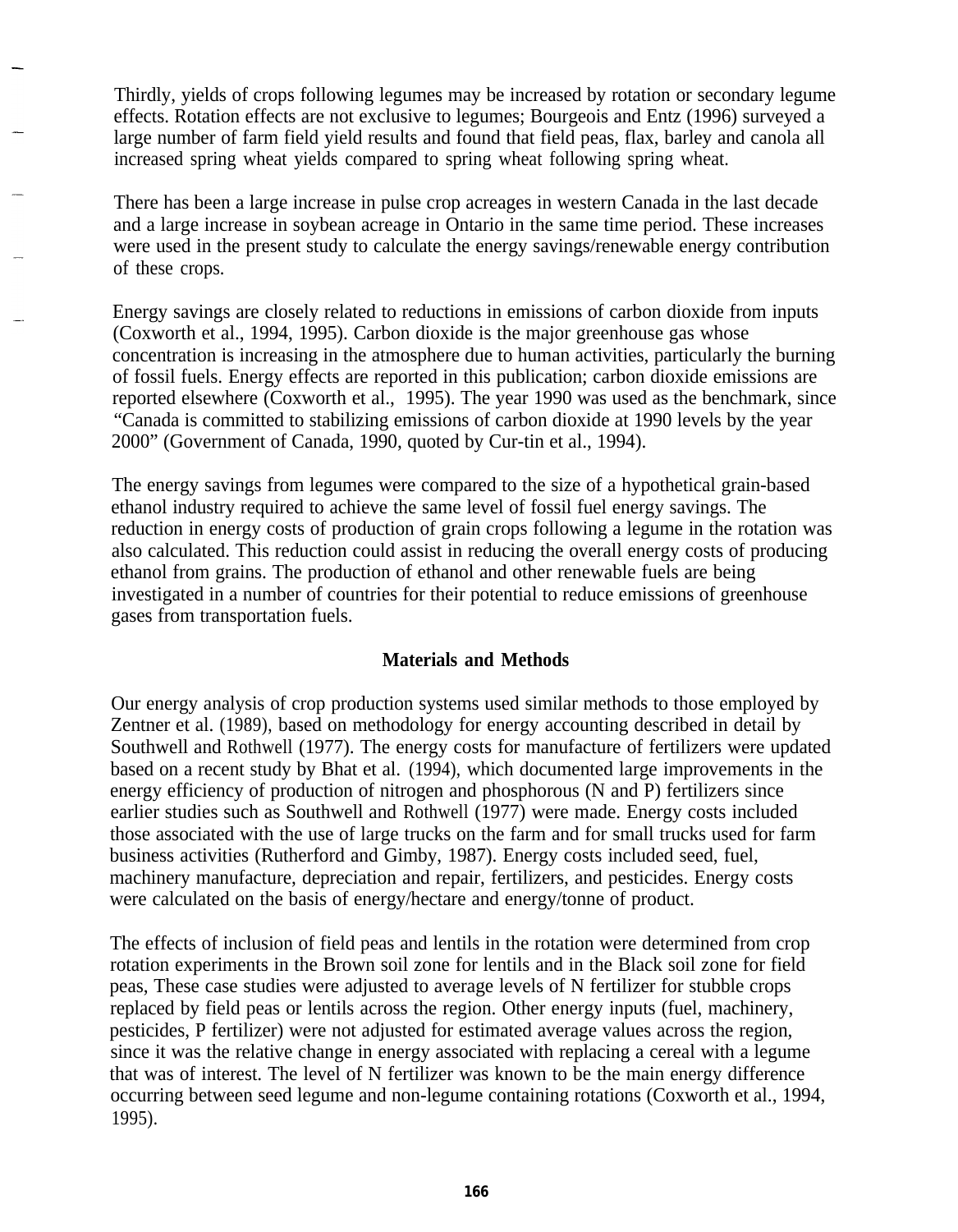The energy effects of lentils in the rotation were measured from a long-term conventional tillage experiment at Swift Current, SK, which compared a spring wheat-lentil rotation with continuous spring wheat and spring wheat-fallow (Campbell et al., 1992). All crops were well fertilized (N and P) to meet soil requirements. Over time, since the experiment was commenced (1979), the nitrogen fertilizer requirements of wheat in the wheat-lentil system declined relative to wheat in the continuous spring wheat system. The time period of 1986- 1993 was used for the present analysis.

The energy effects of inclusion of field peas in the rotation were analyzed for conventional tillage rotation studies at Winnipeg and Portage la Prairie, MB, in the Black soil zone (Entz et al., 1995) conducted since 1989. The studies compared spring wheat-spring wheat-field peas (W-W-P) with spring wheat-spring wheat-flax (W-W-FX) and with 1 to 5 years of alfalfa included at the beginning of the W-W-P system (A,\_,-W-W-P-W-W-P).

For the estimate of the energy effects of inclusion of field peas and lentils in the rotation for the whole prairie region the following approach was used: Both field peas and lentils were assumed to be sown on stubble. Spring wheat was the crop assumed to follow the pulses in the rotation. Pulse crops were assumed to replace spring wheat in the rotation by comparison with Saskatchewan agricultural statistics for 1990 and 1995. The amount of summerfallow in each major soil zone (Brown, Dark Brown and Black), relative to cropped area, was calculated from data provided by crop district in the 1991 Census of Agriculture (Statistics Canada, 1991).

Nitrogen fertilizer rates for crops (non-legumes) on summer-fallow and pulse crops were based on cost data provided in The Costs of Grain Production in Saskatchewan (Saskatchewan Agriculture and Food, 1991, 1992, 1994) and average costs of nitrogen fertilizer. Total area in crops after summerfallow was obtained from provincial statistics. Area in field peas and lentils was obtained from Biederbeck et al. (1995). Area multiplied by N rate gave total N fertilizer used for crop after fallow and for pulse crops. This was deducted from the total N fertilizer sales. The remainder was assumed to represent N fertilizer rates applied to non-legume crops on stubble.

The relative recommended rates of N fertilizer for stubble spring wheat in the different soil zones were obtained from the Saskatchewan Guide to Farm Practice (1987): These data were combined with the calculation of average N rate on stubble in western Canada and the area of non-legume stubble crop in each soil zone to calculate average N fertilizer rates for stubble wheat in the major soil zones of western Canada. The computed average rates were combined with data on the relative amounts of production of lentils and field peas in the major soil zones to calculate the average rate of N fertilizer used on wheat which was replaced by lentils or field peas.

These results were used to adjust the N fertilizer rates for spring wheat in the two crop rotation case studies to more closely reflect average N rates across the region. Based on the hectares of field peas and lentils in 1990 and 1995, the increase in hectares was combined with data on the adjusted energy savings in the two rotation experiments to estimate the total energy savings for the whole region.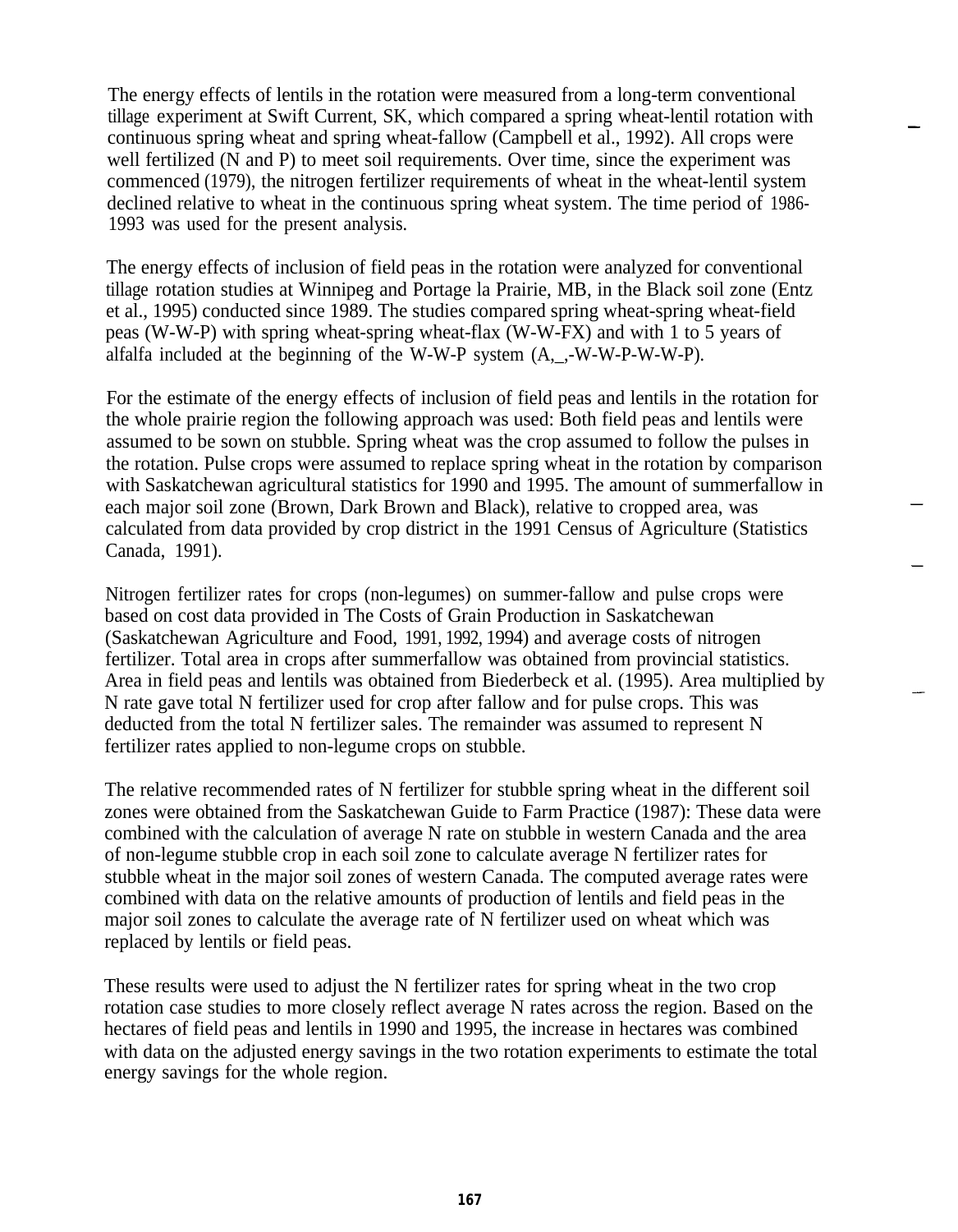Energy costs for corn grain and soybean production in Ontario were obtained from a report by Ouellette-Babin (1982), updated for corn from a study by Cemcorp (1992) and updated for soybeans from a study by Swanton et al. (1996). Energy costs for fodder corn were obtained from Southwell and Rothwell (1977). Ontario agricultural statistics indicated that soybeans replaced mainly corn grain and fodder corn in the rotation (Ontario Ministry of Agriculture and Food, Statistics Canada, various years). Nitrogen fertilizer benefits for corn following soybeans ranged from none (Pimentel and Heichel, 1991) to 30 kg N/ha (Girouard, 1996). Both figures were used in the present study to estimate a possible range of N credits.

The energy costs for ethanol production were based on the Cemcorp study (1992) for ethanol produced from corn grain in Ontario. Energy costs for equipment were obtained from a study by Giampetro and Pimentel (1990). The energy credits for byproducts from grain fermentation were obtained from a recent study by Shapouri et al. (1995). It was assumed that similar energy costs of production would be obtained for high-starch wheat in western Canada or for corn grain in Ontario. Byproduct credits were assumed to be the same for both raw materials.

#### Results

### Effect of Lentils in Rotations.

The energy use in the various spring wheat rotations compared at Swift Current is shown in Table 1.

| Rotation        | N rate<br>kg N/ha | Energy use<br>GJ/ha/yr | Yield<br>t/ha | Energy efficiency<br>GJ/t |
|-----------------|-------------------|------------------------|---------------|---------------------------|
| Cont. W<br>W-L  | 42<br>30          | 6.64<br>5.37           | 1.61<br>1.54  | 4.12<br>3.49              |
| W-L             | 15                | 3.94                   | 1.29          | 3.05                      |
| W-L (avg. year) | 23                | 4.65                   | 1.41          | 3.30                      |
| $W-F$           | 20                | 4.57                   | 2.36          | 1.94                      |
| W-F (avg year)  | 10                | 3.20                   | 1.18          | 2.71                      |

Table 1. Energy use of wheat-lentil (W-L) compared to wheat-fallow (W-F) and continuous wheat. Brown soil zone.

The annual energy savings from replacing wheat with lentil in rotations is the sum of (a) the difference between lentil and wheat (continuous) energy costs (substitution effect)(6.64 GJ/ha  $-3.93$  GJ/ha = 2.70 GJ/ha) and (b) the difference between wheat energy costs following lentils and following wheat (N credit to following crop effect)(6.64 GJ/ha - 5.37 GJ/ha = 1.27 GJ/ha). The total energy savings is 3.97 GJ/ha, i.e., the total energy effect of substituting lentils for wheat in the rotation.

There are situations where lentils might replace fallow and extend the rotation, e.g., W-L-F replacing W-F. More energy would be expended for the W-L-F system than was used in the W-F system (see Table 1). However, the W-L system was shown to store about 3,870 kg/ha more carbon in the soil than the W-F system over a seven year period (Campbell,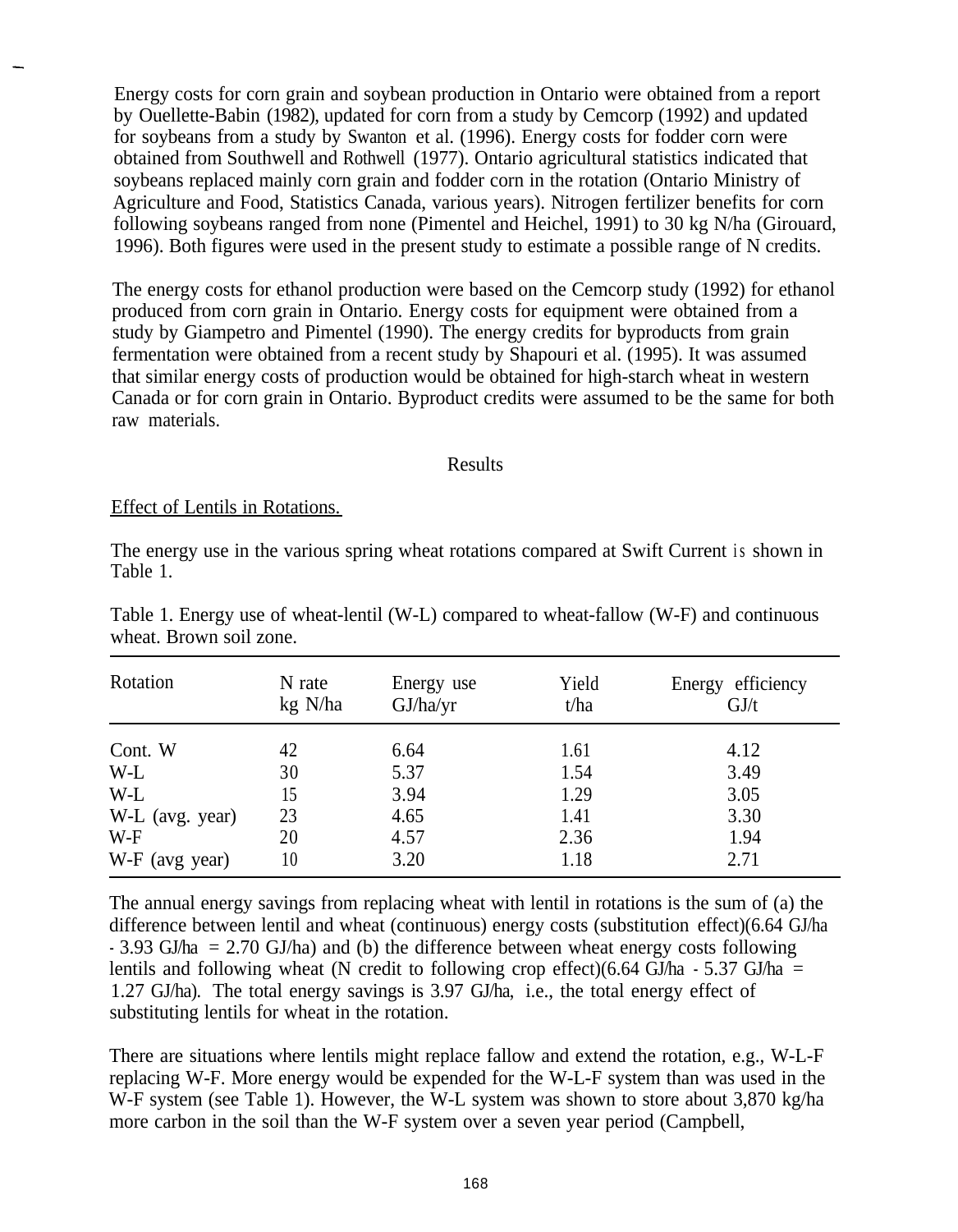unpublished data, 1996). Thus the W-L system should be given a credit for stored carbon even though the energy costs (and related carbon emissions) are higher. Based on results from another study (Coxworth et al., 1995), the W-L system had carbon emissions which , were higher than the W-F system by 22.24 kg Cha/yr. Thus it would take 174 years (3,870) kg C/ha divided by 22.24 kg C/ha/yr) for the higher carbon emissions from the W-L system to cancel out the extra carbon storage benefits from seven years of the W-L system.

Energy Savings from Inclusion of Field Peas in the Rotation.

Rotation studies at Winnipeg and Portage la Prairie were used to calculate the effects of field peas in the rotation (Table 2).

| Rotation     | N rate  | Energy use | Crop yield | Energy efficiency |
|--------------|---------|------------|------------|-------------------|
|              | kg N/ha | GJ/ha      | t/ha       | GJ/t              |
| $EP-W-W$     | 10      | 4.99       | 2.60       | 1.92              |
| FP-W-W       | 35      | 10.71      | 2.96       | 3.67              |
| $FX - W - W$ | 90      | 10.79      | 2.85       | 3.78              |
| FX-W-W       | 90      | 10.93      | 2.70       | 4.05              |

Table 2. Energy costs and energy efficiency effects of inclusion of field peas in rotations.

 $FP = field$  pea,  $W = spring$  wheat,  $FX = flax$ .

The energy savings from inclusion of field peas in the rotation were calculated to be the sum of the substitution effect (wheat replaced by field peas in the rotation)(  $10.71$  GJ/ha - 4.99 GJ/ha = 5.72 GJ/ha) plus the N credit effect (10.71 GJ/ha - 9.21 GJ/ha = 1.50 GJ/ha) for a total of 7.22 GJ/ha. Wheat two years after field peas did not show any influence of the field peas. In some studies, wheat two years after field peas still showed influences of the pulse crop (Wright, 1990). If wheat two years after flax was replaced by field peas, the substitution effect would be 5.94  $GI/ha$ , and the total savings would be 7.44  $GI/ha$ , about 3 % higher than the value used in further calculations.

The nitrogen fertilizer savings for wheat after lentils (Table 1) or field peas (Table 2) are similar to the nitrogen credits estimated by Biederbeck et al. (1995)(18.1 kg N/ha for field peas and 9.4 kg N/ha for lentils).

## Estimates of the Nitrogen Fertilizer Rates for Crops in the Prairie Region in 1994.

Based on provincial statistics, there were 18.00 million ha of land in annual crops on stubble and 6.85 million ha of crop after summerfallow. There were 1.16 million ha of land in annual pulse crops (mainly field peas and lentils) leaving 16.84 million ha for non-legume crops on stubble, assuming that all pulses were planted on stubble. N fertilizer rates for crops on summerfallow and for pulses were estimated to be 5 kg N/ha, mainly as 12-51-O fertilizer, based on the Cost of Producing Grain Crops in Saskatchewan for years 1994, 1992, 1991 (Saskatchewan Agriculture and Food, 1991, 1992, 1994) and average N fertilizer prices for the respective years. The total amount of N fertilizer sold in 1994 was 1.05 1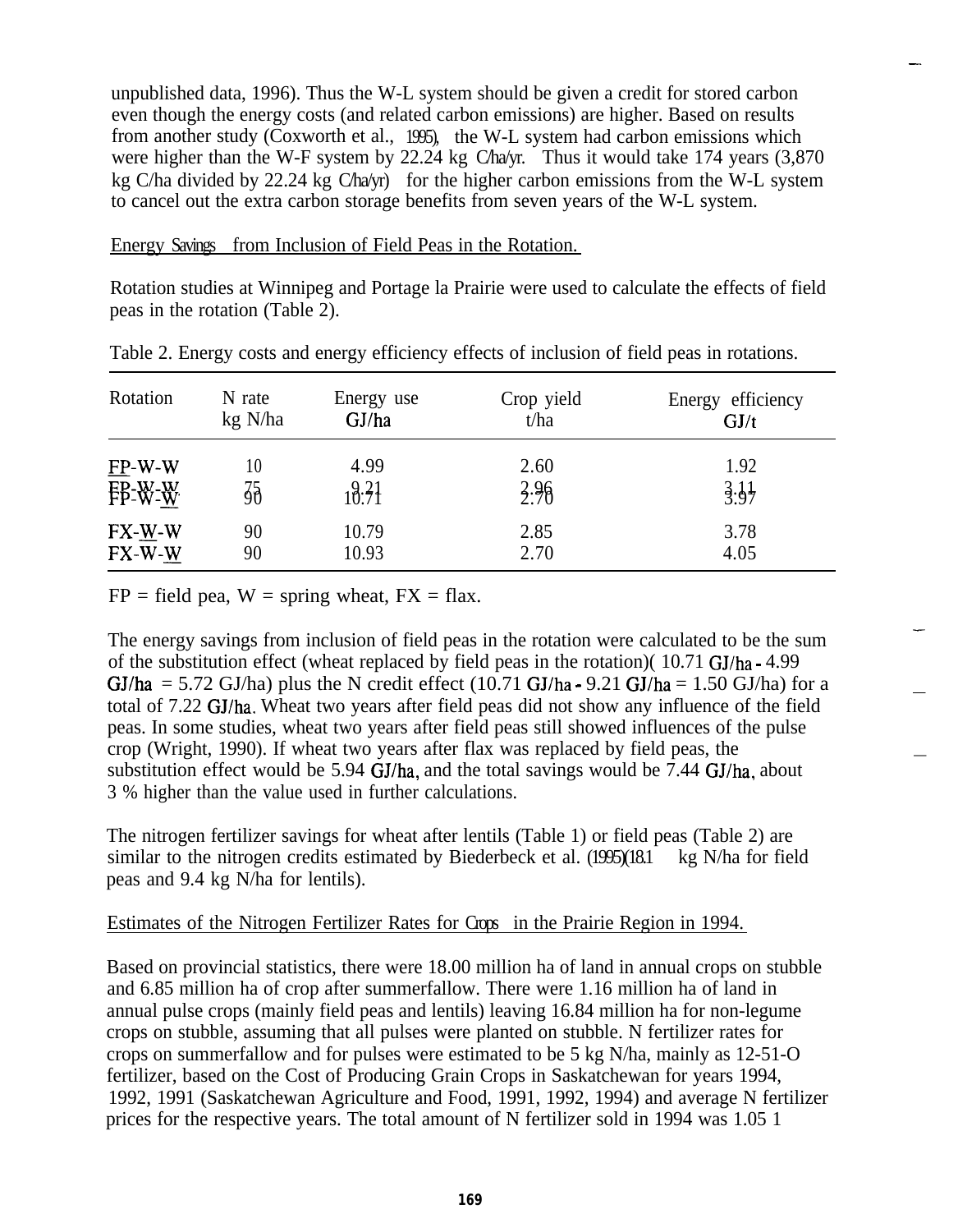billion kg (Biederbeck et al., 1995). Thus the amount of N fertilizer applied to non-legume stubble crops was 1 .01 1 billion kg or 60 kg N/ha.

Stubble crop areas in 1994 were similar to 1991 (Census of Agriculture, 1991), which in that year were 1,267,550 ha (Brown), 3,718,500 ha (Dark Brown) and 13,629,000 ha (Black and Gray). The relative recommended rates of N fertilizer for the soil zones were 1: 1.50:2.54 (Saskatchewan Guide to Farm Practice, 1987). Thus the average rates applied to stubble crops in 1994 were calculated to be 26.9 kg N/ha (Brown), 40.4 kg N/ha (Dark Brown) and 68.4 kg N/ha (Black and Gray).

# Average N Fertilizer Rate for Wheat Replaced by Lentils or Field Peas and Total Energy Savings in the Prairie Region.

Based on the amounts of lentil and field pea production in each soil zone (Biederbeck et al. (1995), the average amounts of N fertilizer which would have been applied to wheat replaced by the two pulse crops were 48.6 kg N/ha for lentils and 64.7 kg N/ha for field peas. The results of the two field experiments (Tables 1 and 2) were corrected for the average rates of N fertilizer of wheat replaced by the pulses. The adjusted energy savings were combined with the increase in area in the pulse crops since 1990 to calculate the total energy savings (Table 33. Savings include adjusted substitution effects (wheat replaced by pulse crops) and N credit effects to following crops (from the case studies).

| Table 3. Estimated energy savings from the increase in field peas and lentil production |  |  |  |  |  |  |
|-----------------------------------------------------------------------------------------|--|--|--|--|--|--|
| between 1990 and 1995.                                                                  |  |  |  |  |  |  |

| Crop                           | Energy savings                              | Increase in area   | Total savings        |
|--------------------------------|---------------------------------------------|--------------------|----------------------|
|                                | GJ/ha                                       | ha                 | PJ                   |
| Lentils<br>Field peas<br>Total | 4.31 $(3.04 + 1.28)$<br>$5.32(3.82 + 1.50)$ | 188,000<br>686,000 | 0.81<br>3.65<br>4.46 |

PJ = petajoule,  $10^{15}$  joules. ()= subst'n + N credit effects.

Total savings were equivalent to 1.7% of total energy costs (fuels, machinery, fertilizers, pesticides and buildings) of agriculture in the three prairie provinces or equivalent to 7.5 % of 1990 N fertilizer sales.

# Energy Savings from the Increase in Soybean Production in Ontario.

During the period 1980 to 1991, Ontario statistics indicated that the increase in soybean production area matched the decrease in corn fodder (56 %) and corn grain (44%) production. This period was used for the model. Decreases in crops replaced by soybeans were more complex since 1991 and would require a more detailed study. Energy costs of production of corn grain, fodder corn and soybeans are shown in Table 4.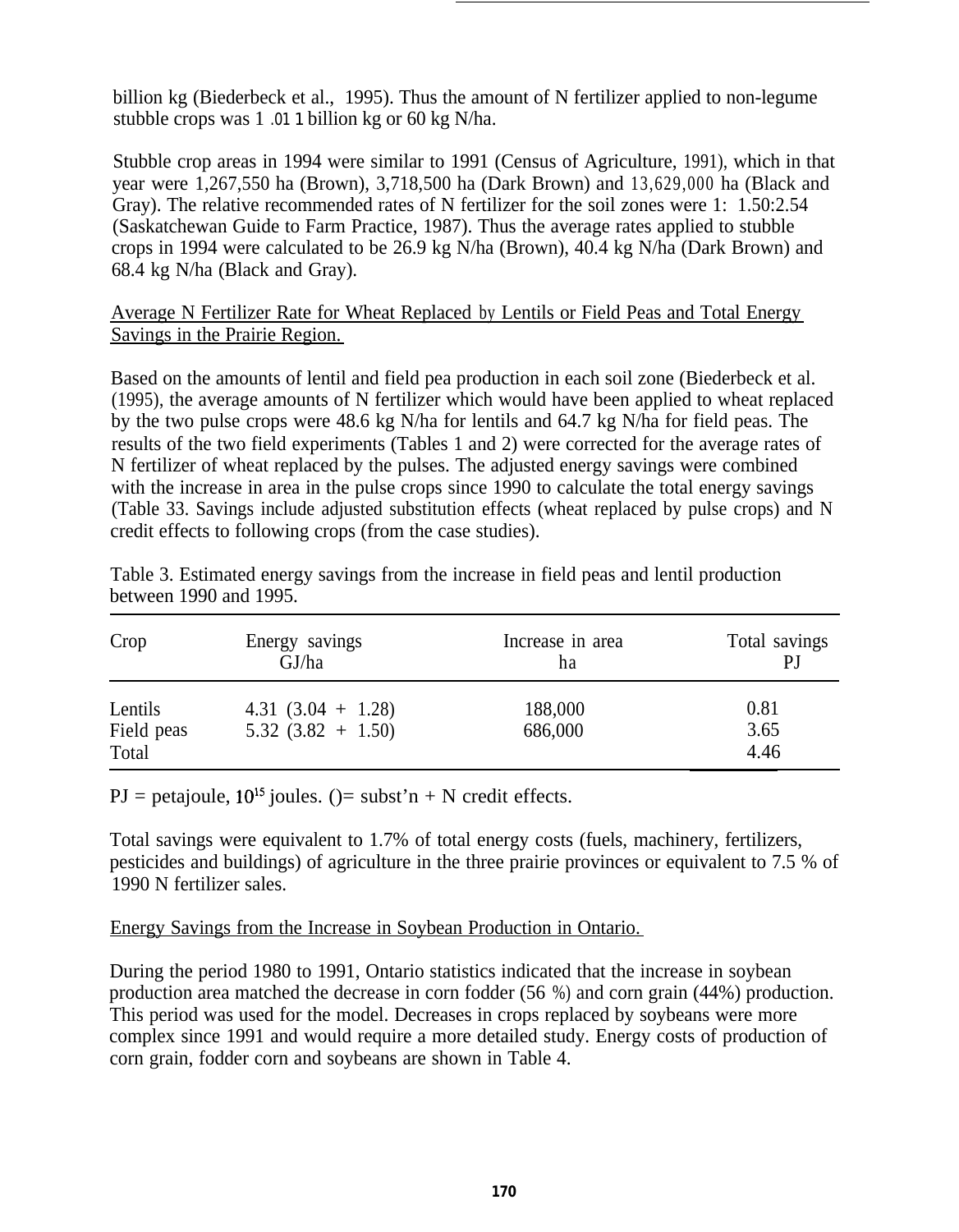|                                        | Corn fodder    | Corn grain    | Soybeans     |
|----------------------------------------|----------------|---------------|--------------|
| Energy costs (GJ/ha)<br>Yield $(t/ha)$ | 17.23<br>30.27 | 21.18<br>6.66 | 4.57<br>2.44 |
| Energy efficiency $(GJ/t)$             | ND             | 3.18          | 1.87         |

Table 4. Energy costs of corn and soybean production in Ontario.

Note: corn fodder represents whole plant material and yields are on a silage moisture content basis.

The nitrogen credit for corn produced after soybeans ranged from none (Pimentel and Heichel, 1991) to 30 kg N/ha (Girouard, 1996). The latter figure was obtained from actual farm results in Quebec on a farm with a soybean-corn-small grain rotation. Based on average rates of different N fertilizer sources used on corn in Ontario, an average energy cost for N was calculated to be 76.02 MJ/kg N (Cemcorp, 1992). The N credit at 30 kg N/ha was 2.28 GJ/ha.

The energy saved by replacing corn with soybeans was therefore:

Energy costs for corn: 56 % corn fodder  $+44%$  corn grain = 18.97 GJ/ha. Energy costs for soybeans: 4.57 GJ/ha. Total substitution savings  $= 14.40$  GJ/ha. Credit for legume N for following crops = zero to 2.28 GJ/ha. Total savings =  $14.40$  GJ/ha to 16.68 GJ/ha. The increase in soybean hectarage between 1990 and 1995 was 272,000 ha. Thus the total energy savings were 3.92 PJ.

Energy Reauired for Ethanol Production from Grain; Comnarisons with Energy Saved by the Increase in Legumes in Rotations.

Present Canadian fuel ethanol production is very small (31 million litres), so energy costs were projected to the year 2000 for new plants taking advantage of recent energy savings in grain and ethanol production (Cemcorp, 1992). Energy costs per litre of ethanol were based on a yield of 387 L/t of grain, and energy costs of grain production in 2000 of 2.35 GJ/t. Energy costs were reported in MJ/L (Table 5).

The combustion energy content of ethanol is 23.39 MJ/L. Thus the energy ratio of output:input is 2.10: 1 .00, or roughly 2: 1. This contrasts with a ratio of 1.24: 1 which Shapouri et al. (1995) calculated was the ratio for the average of present ethanol plants in the U.S.A.

The size of ethanol production required to equal the net energy savings achieved by the increase in pulse crops and soybeans was calculated , based on the 2: 1 ratio of ethanol output to input (Table 6).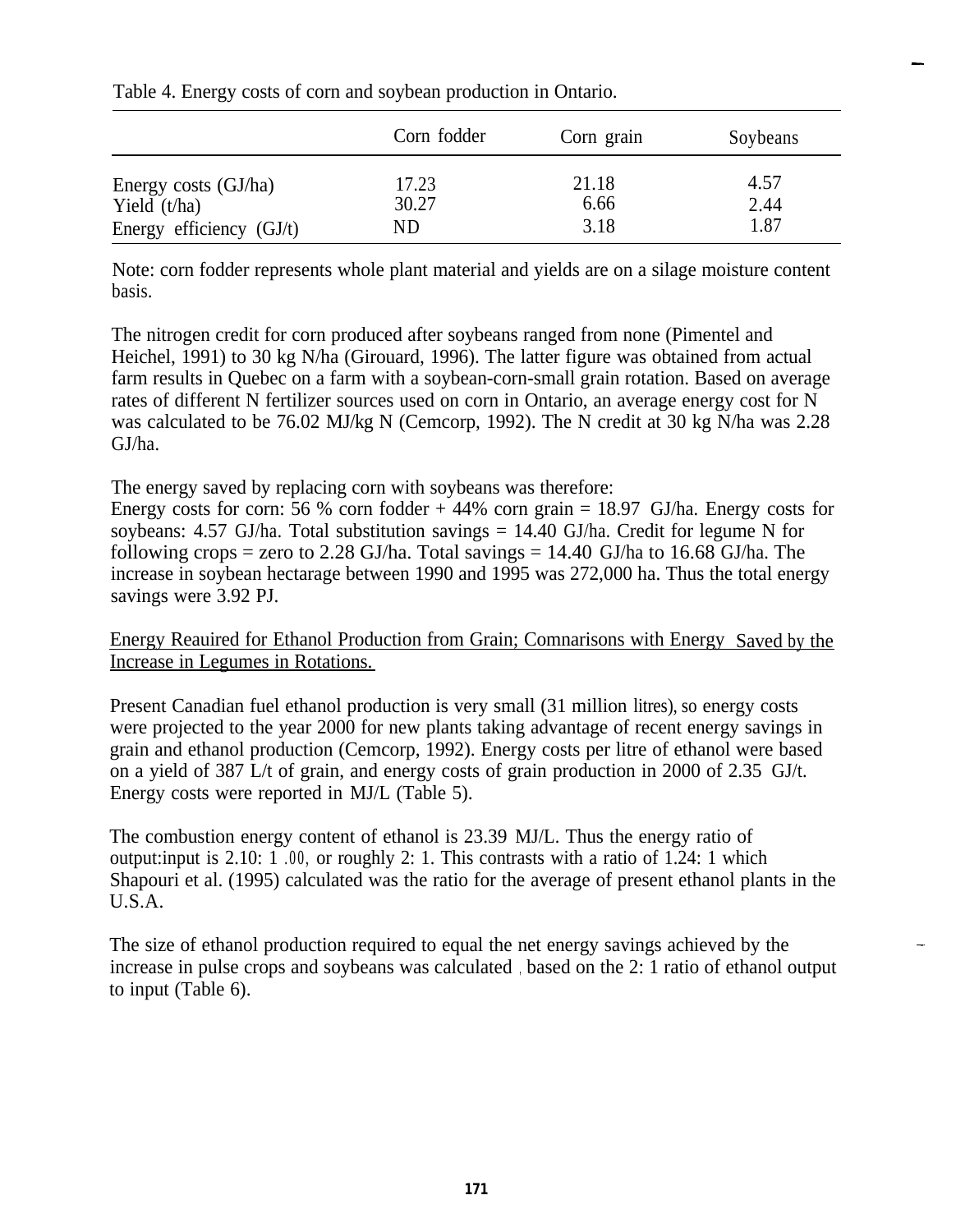| Item                 | Energy costs (MJ/L) | Reference                       |
|----------------------|---------------------|---------------------------------|
| Grain production     | 6.07                | Cemcorp, 1992                   |
| Transport grain      | 0.34                | Shapouri et al., 1995           |
| Ethanol production   | 6.21                | Cemcorp, 1992                   |
| Production materials | 1.40                | Giampetro and Pimentel,<br>1990 |
| Transport ethanol    | 0.88                | Shapouri et al., 1995           |
| Total                | 14.90               |                                 |
| By-products credit   | 3.74                | Shapouri et al., 1995           |
| Net energy costs     | 11.16               |                                 |

Table 5. Energy costs of ethanol production, new plants in 2000.

Note: higher heating values used throughout.

Table 6. Energy savings from the increase in pulse crop and soybean production; comparison to ethanol production.

| Legume crop                    | Time period                      | Energy savings<br>(PJ) | Ethanol production<br>Millions L |  |
|--------------------------------|----------------------------------|------------------------|----------------------------------|--|
| Field peas                     |                                  |                        |                                  |  |
| and lentils                    | 1990-1995                        | 4.46                   | 380                              |  |
|                                | 1990-2005                        | 11.62                  | 990                              |  |
| Soybeans                       | 1990-1995                        | 3.92                   | 330                              |  |
| Total                          | 1990-1995                        | 8.38                   | 710                              |  |
|                                | 1990-2005                        | 15.54                  | 1,320                            |  |
|                                | Canadian fuel ethanol production |                        | 31                               |  |
| U.S.A. fuel ethanol production |                                  |                        | 4,000                            |  |

The present total energy savings from pulse crops and soybeans were estimated to be equivalent to an ethanol industry production of 710 million L, much larger than present Canadian fuel ethanol production of 31 million L, and about 18% of the present U.S. production of 4 billion L. If future predicted increases in pulse crop production (Biederbeck et al., 1995) are achieved, the energy savings would equal 1.32 billion L of ethanol (33 % of present U. **S .** production).

## **Conclusions**

The increase in seed legume production since 1990 represents a considerable energy savings, equivalent to a large, modem ethanol industry. Energy costs of grain crops produced after legumes are reduced, which would reduce the energy costs of production of ethanol from grain. This study did not address such issues as changes in grain prices and their effect on pulse crop production, no till crop production with legumes, potential lower draft requirements for tillage of soils with legumes in the rotation, improved N fertilizer use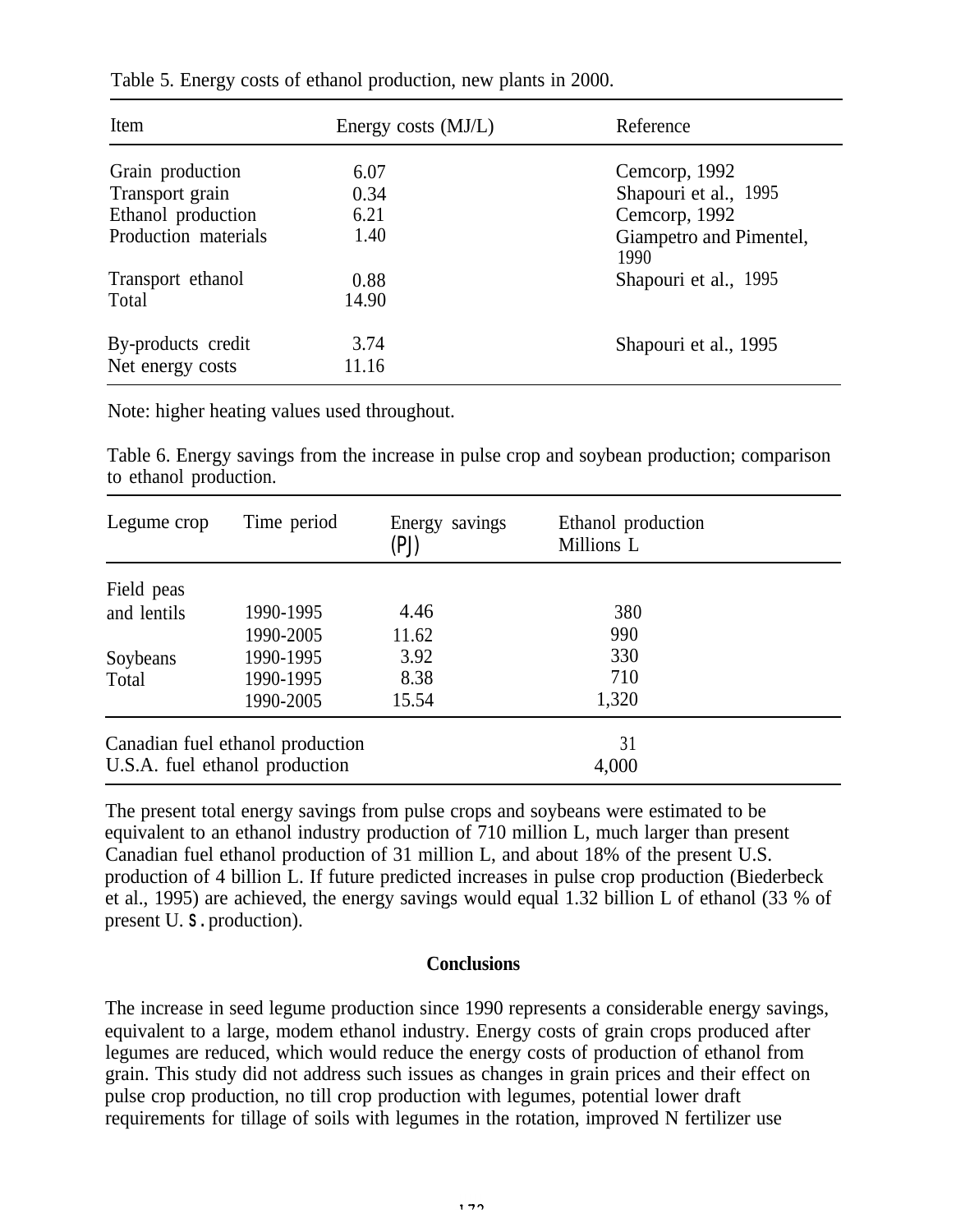efficiency with legumes in rotations, reduced N fertility losses, or nitrous oxide emissions from cropping systems with or without legumes. The potential increase in pulse crop production to 2005 would considerably increase energy savings over the present.

#### References

Bhat, M.G., English, 'B.C., Turhollow, A.F. and Nyangito, H. 1994. Energy in synthetic agricultural inputs: revisited. Oak Ridge National Laboratory Report ORNL/Sub/90-99732/2. Oak Ridge National Laboratory, Oak Ridge, TN 37831-6285, U.S.A.

Biederbeck, V., van Kessel, C., Rice, W., Bailey, L. and Huffman, T. 1995. Past, present and future credits from legumes to prairie agriculture. Western Canada Agronomy Workshop, Red Deer, AB, July 5-7.

Bourgeois, L. and Entz., M.H. 1996. Influence of previous crop type on yield of wheat; analysis of commercial field data. Can. J. Plant Sci. (in press).

Campbell, C.A., Zentner, R.P., Selles, F., Biederbeck, V.O. and Leyshon, A.J. 1992. Comparative effects of grain lentil-wheat and monoculture wheat on crop production, N economy and N fertility in a Brown Chemozem. Can. J. Plant Sci. 72: 1091-1107. Cemcorp. 1992. Ethanol fuel from corn grain. Cemcorp File # 9132, Cemcorp, Ltd., Mississauga, ON.

Coxworth, E., Entz, M.H., Henry, S., Bamford, K.C., Schoofs, A., Ominski, P.D., Leduc, P. and Burton, G. 1995. Studies of the effects of cropping and tillage systems on the carbon dioxide released by manufactured inputs to western Canadian agriculture: identification of methods to reduce carbon dioxide emissions. Report to Agriculture and Agri-Food Canada, Lethbridge Research Station, Lethbridge, AB.

Coxworth, E., Hultgreen, G. and Leduc, P. 1994. Net carbon balance effects of low disturbance seeding systems on fuel, fertilizer, herbicide and machinery usage in western Canadian agriculture. Report to a major western Canadian utility. Available from E. C., 1332 10th Street E., Saskatoon, SK.

Curtin, D., Selles, F., Campbell, C.A. and Biederbeck, V.O. 1994. Canadian prairie agriculture as a source and sink of the greenhouse gases, carbon dioxide and nitrous oxide. Publication No. 379M0082, Swift Current Research Station, Agriculture and Agri-Food Canada, Swift Current SK.

Entz, M.H., Henry, S., Bamford, K.C., Schoofs, A. and Ominski, P.D. 1995. Carbon dioxide released by manufactured inputs in prairie agriculture: impact of forage crops and tillage systems. Chapter 5 in Volume 2 of Coxworth et al., 1995.

Giampetro, M. and Pimentel, D. 1990. Alcohol and biogas production from biomass. Critical Reviews in Plant Science 9: 213-233.

Girouard, P. 1996. Information on N application after a soybean crop. R.E.A.P.-Canada, P. 0. Box 125, Glenaladale House, Ste. Anne de Bellevue, Quebec H9X 3V9.

Ouelette-Babin, D. 1982. Energy input and output of grain corn and soybean production. Order No. 82-084, Ontario Ministry of Agriculture and Food, Toronto, Ontario.

Pimentel, D. and Heichel, G.H. 1991. Energy efficiency and sustainability of farming systems. Chapter 10 in Soil Management for Sustainability (R. Lal and F. J. Pierce, editors), Soil and Water Conservation Society, Ankeny, Iowa, U.S.A.

Rutherford, A. and Gimby, M. 1987. Farm fuel requirements, Enerdemo Project Results. Sask. Research Council Report No. R-812-6-B-87. Sask. Research Council, Saskatoon, SK. Saskatchewan Guide to Farm Practice. 1987. Sask. Agriculture and Food, Regina, SK.

**173**